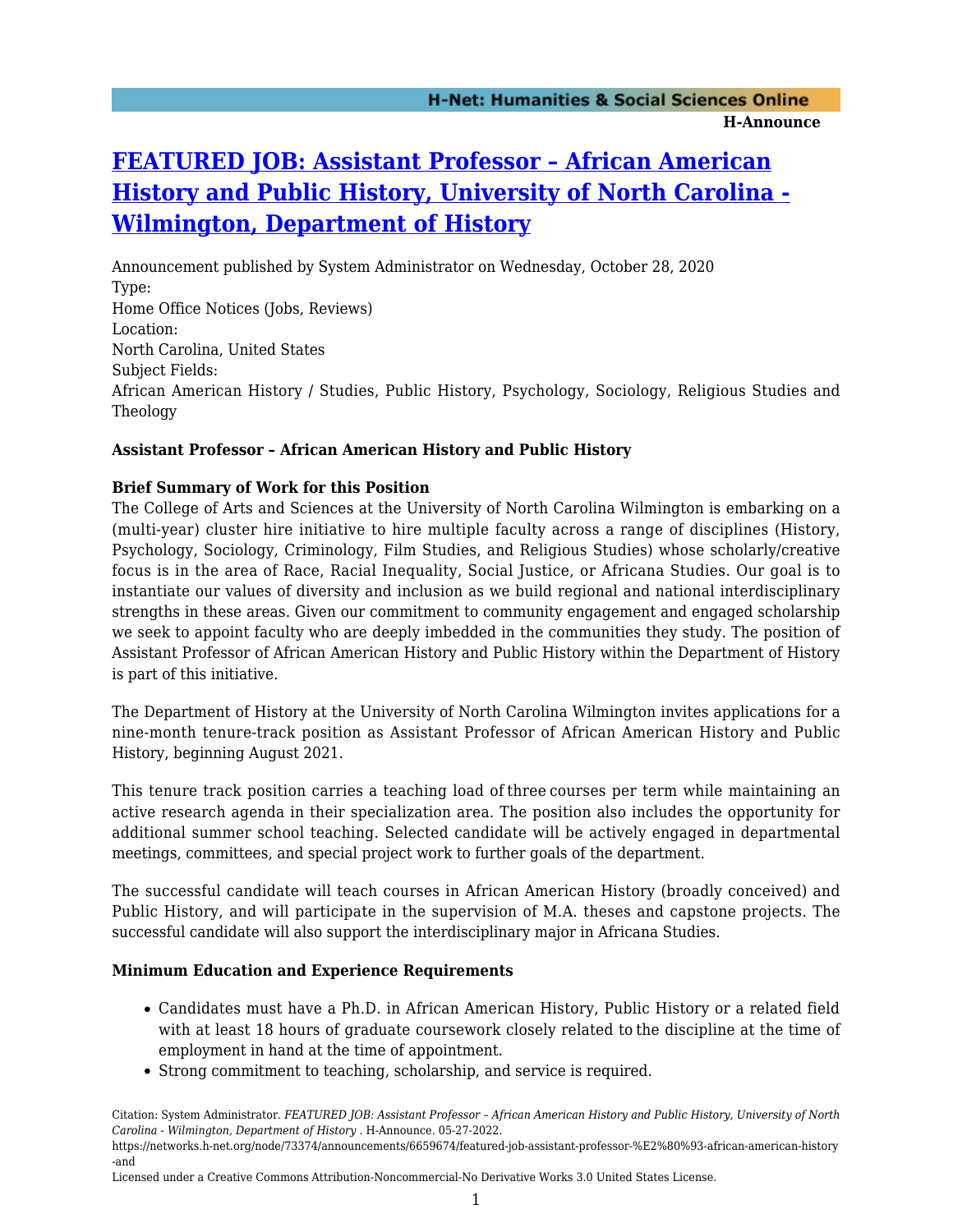## **H-Net: Humanities & Social Sciences Online H-Announce**

#### **Preferred Education, Knowledge, Skills & Experience**

Preference will be given to candidates with a specialization and professional experience in oral history and community engagement or museum studies (exhibitions and/or collections) as well as previous teaching experience at the undergraduate and MA level.

## **Primary Function of Organizational Unit**

The Department of History shares the university's commitment to excellence in teaching, scholarship, and service. A constituent of the College of Arts and Sciences, the department supports the university's mission to ground all of its students in the humanities by providing a quality education taught by a student-centered faculty who consider their scholarship, research, and service to be essential to effective teaching. It seeks to foster a tradition of high-quality research productivity, community and global engagement, and pedagogical innovation. The department has been committed since its inception to internationalization of the curriculum, to community and regional service, and to university-wide and interdisciplinary programs.

#### **College/School Information**

The College of Arts and Sciences is UNCW's largest academic unit, employing 450 full-time and 150 part-time faculty members and awarding approximately two-thirds of the university's academic credits. Ours is a comprehensive arts & sciences college comprising the arts, the humanities, the mathematical and natural sciences, and the social and behavioral sciences.

The College's twenty-five units offer a variety of undergraduate majors leading to the Bachelor of Arts, the Bachelor of Fine Arts, the Bachelor of Music, and the Bachelor of Science. The College also offers a full complement of minors, including interdisciplinary minors such as Africana studies, Asian studies, Forensic studies, Latin America studies, Middle East & Islamic studies, Native-American studies, and Women's and Gender studies, among others.

Applied learning is a hallmark of the student experience in the College of Arts and Sciences. Each of the College's departments requires an applied learning experience as a part of the curriculum for its undergraduate majors. Examples include faculty-directed research, internships, service learning, and capstone courses and projects, all of which challenge students to integrate various strands of knowledge and to apply that knowledge to broader, real-world or real disciplinary situations. Through applied learning, students in the College gain direct hands-on experience with the skills of their major fields as an essential part of their preparation for life and career.

In addition to its undergraduate major and minor programs, the College is chiefly responsible for the curriculum that comprises the UNCW's University Studies Program, through which all UNCW undergraduates gain a foundation in the liberal arts and develop the transferable skills essential for life in the twenty-first century. The College strives in its undergraduate programs and in its University Study offerings to nurture creative thinking, intellectual curiosity, diversity and inclusion, and academic integrity in students while providing them with a solid foundation of knowledge in their chosen fields. Upon completion of their undergraduate studies, College of Arts and Sciences students will have the necessary preparation for rewarding careers, advanced study, effective citizenship, and meaningful lives.

Graduate degrees awarded in the College of Arts and Sciences include the Master of Arts, the Master

Citation: System Administrator. *FEATURED JOB: Assistant Professor – African American History and Public History, University of North Carolina - Wilmington, Department of History* . H-Announce. 05-27-2022.

https://networks.h-net.org/node/73374/announcements/6659674/featured-job-assistant-professor-%E2%80%93-african-american-history -and

Licensed under a Creative Commons Attribution-Noncommercial-No Derivative Works 3.0 United States License.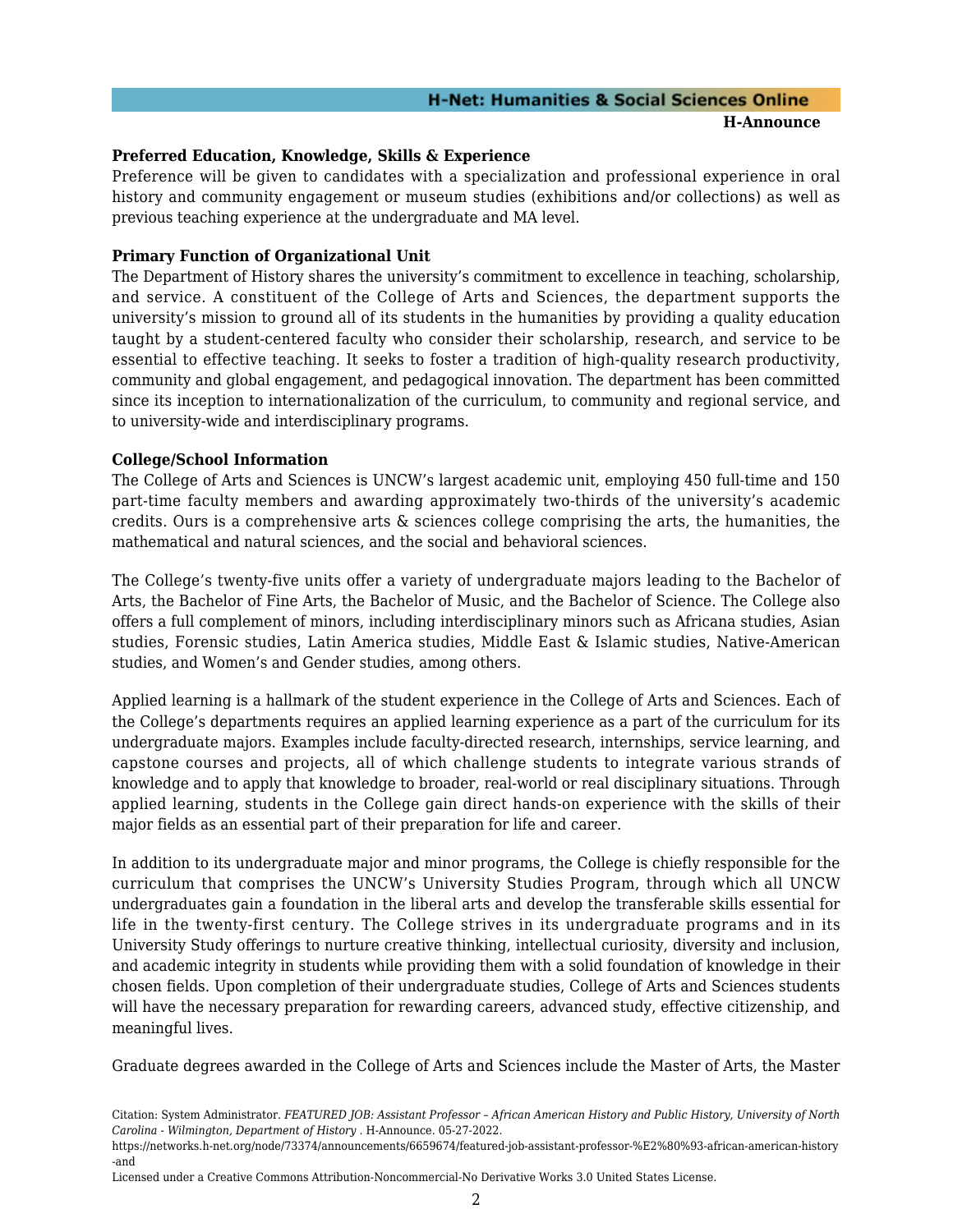# **H-Net: Humanities & Social Sciences Online H-Announce**

of Fine Arts, the Master of Public Administration, the Master of Science and the Doctor of Philosophy (Marine Biology and Psychology). In addition, the nationally awarded Graduate Liberal Studies program offers a personalized curriculum of interdisciplinary study leading to the Master of Arts. Post-baccalaureate certificates in Applied Statistics, Environmental Studies, Forensic Science, Conflict Management and Resolution, Gender Studies and Hispanic Studies are available. Graduate programs in the College are designed to develop intellectual competence and to prepare the student for careers in business, industry, government, teaching or for further study at the doctoral level.

# **University Information**

The University of North Carolina Wilmington, the state's coastal university, is dedicated to the integration of teaching, mentoring, research and service. Widely acknowledged for its world-class faculty and staff and continuously recognized at a national level for scholarly excellence and affordability, UNCW offers a powerful academic experience that stimulates creative inquiry and critical thinking and a community rich in diversity, inclusion and global perspectives.

A public institution with nearly 18,000 students, UNCW offers a full range of baccalaureate- and graduate-level programs, as well as doctoral degrees in educational leadership, marine biology, nursing practice and psychology; and many distance learning options, including clinical research, an accelerated RN-to-BSN program, an Executive M.B.A. program structured for working professionals, and the nation's only bachelor's degree program focused on coastal engineering.

The university's efforts to advance research and scholarly activities have earned UNCW the elevated designation of "Doctoral Universities: High Research Activity" institution (R2 University) by the Carnegie Classification of Institutions of Higher Education.

UNCW has been part of the University of North Carolina System since 1969.

Please apply online at <https://jobs.uncw.edu/postings/18981>

# **Special Notes to Applicants**

Please complete the online application process available at <https://jobs.uncw.edu/> by 11:59pm, December 1, 2020, the posting closing date. Required materials include:

- 1. Unofficial graduate transcripts
- 2. Writing sample (article-length essay or book chapter)
- 3. Statement of diversity and inclusion that addresses how the candidate will contribute to fostering diversity inclusion on campus
- 4. Curriculum Vitae
- 5. Cover letter that addresses how they will contribute to undergraduate and graduate course offerings in public history.

In addition, please have three letters of reference sent electronically to Meaghan Wright at [wrightm@uncw.edu](mailto:wrightm@uncw.edu). Preliminary interviews will be conducted via Skype/Zoom.

Please direct questions concerning the search to Associate Professor Glen Anthony Harris, Chair, African American and Public History Search Committee, at [harrisg@uncw.edu.](mailto:harrisg@uncw.edu) For questions regarding the online application process, contact Ms. Meaghan Wright at [wrightm@uncw.edu.](mailto:wrightm@uncw.edu)

Licensed under a Creative Commons Attribution-Noncommercial-No Derivative Works 3.0 United States License.

Citation: System Administrator. *FEATURED JOB: Assistant Professor – African American History and Public History, University of North Carolina - Wilmington, Department of History* . H-Announce. 05-27-2022.

https://networks.h-net.org/node/73374/announcements/6659674/featured-job-assistant-professor-%E2%80%93-african-american-history -and